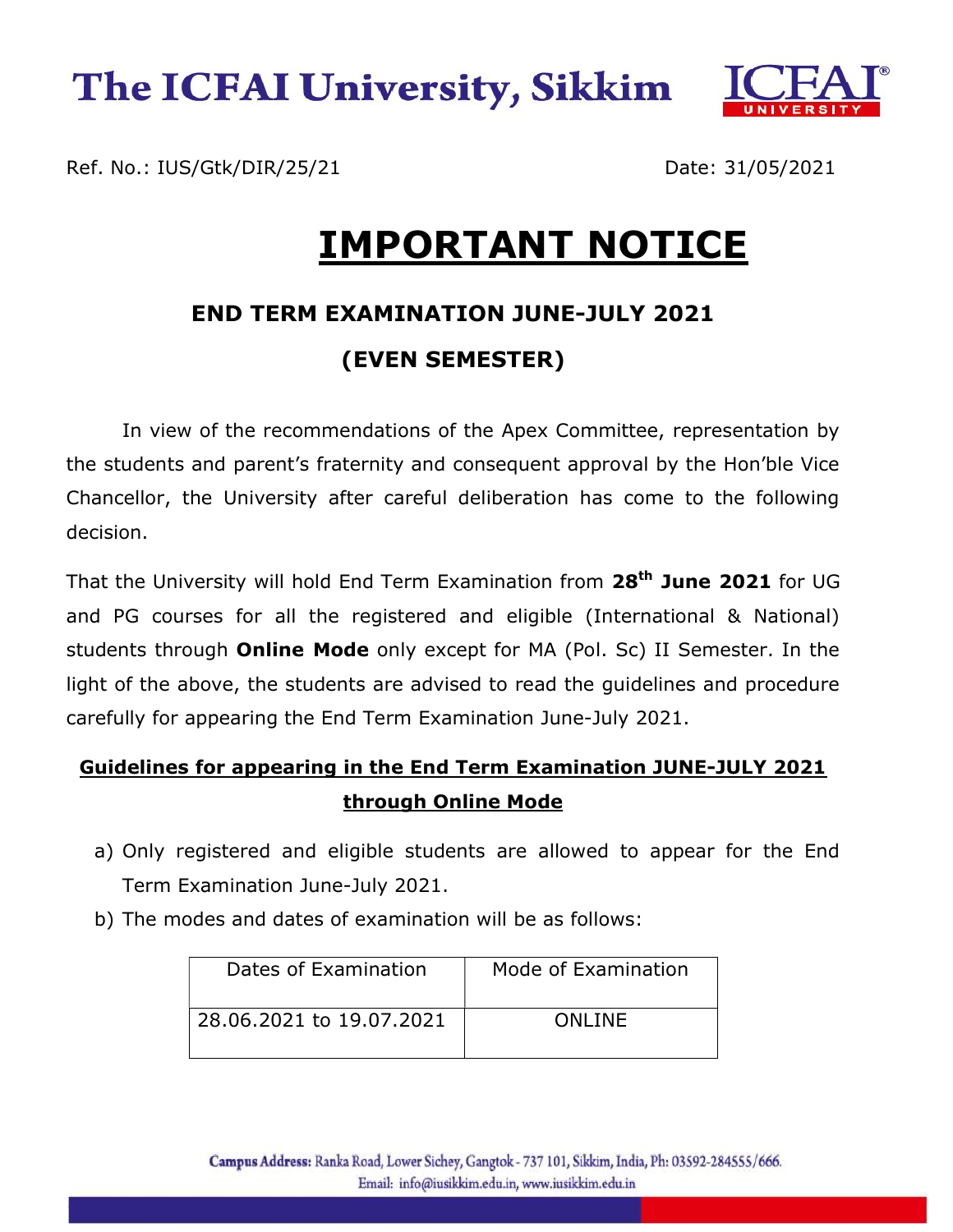

- c) The detailed schedule of the End Term Examination June-July 2021 will be uploaded on the university website.
- d) The End-Term Examination shall be time bound and hence the timing of the Examination will be from 10:00 am to 1:00 pm. Subsequently, as per the Examination Schedule and on the day/date of the examination; the question papers of the concerned subject will be sent by the concerned faculty at 9.55 am. Thereafter, the students need to email the hand written answer script scanned properly (in .pdf format only) to their concerned faculty on or before 1.15 pm.
- e) While sending an email to a subject teacher, students need to correctly mention their name, enrolment number, semester, subject title and program.
- f) There shall be no online examinations for the soft skills and project related papers. In this regard, the students should follow the guidelines/parameters given by the concerned faculty.
- g) For any reason, if a student fails to submit the hand written answer scripts on time, he/she will be guided in accordance with the Rule and Regulations of the Examination Department.
- h) The final year internship students will be assigned a topic to prepare and submit a detailed project report by their concerned guide and attend an online assessment. Students who fail to submit the project report and/or attend online assessment shall be marked with NC. The last date to submit the detailed project report is on  $25<sup>th</sup>$  June 2021 and the schedule of the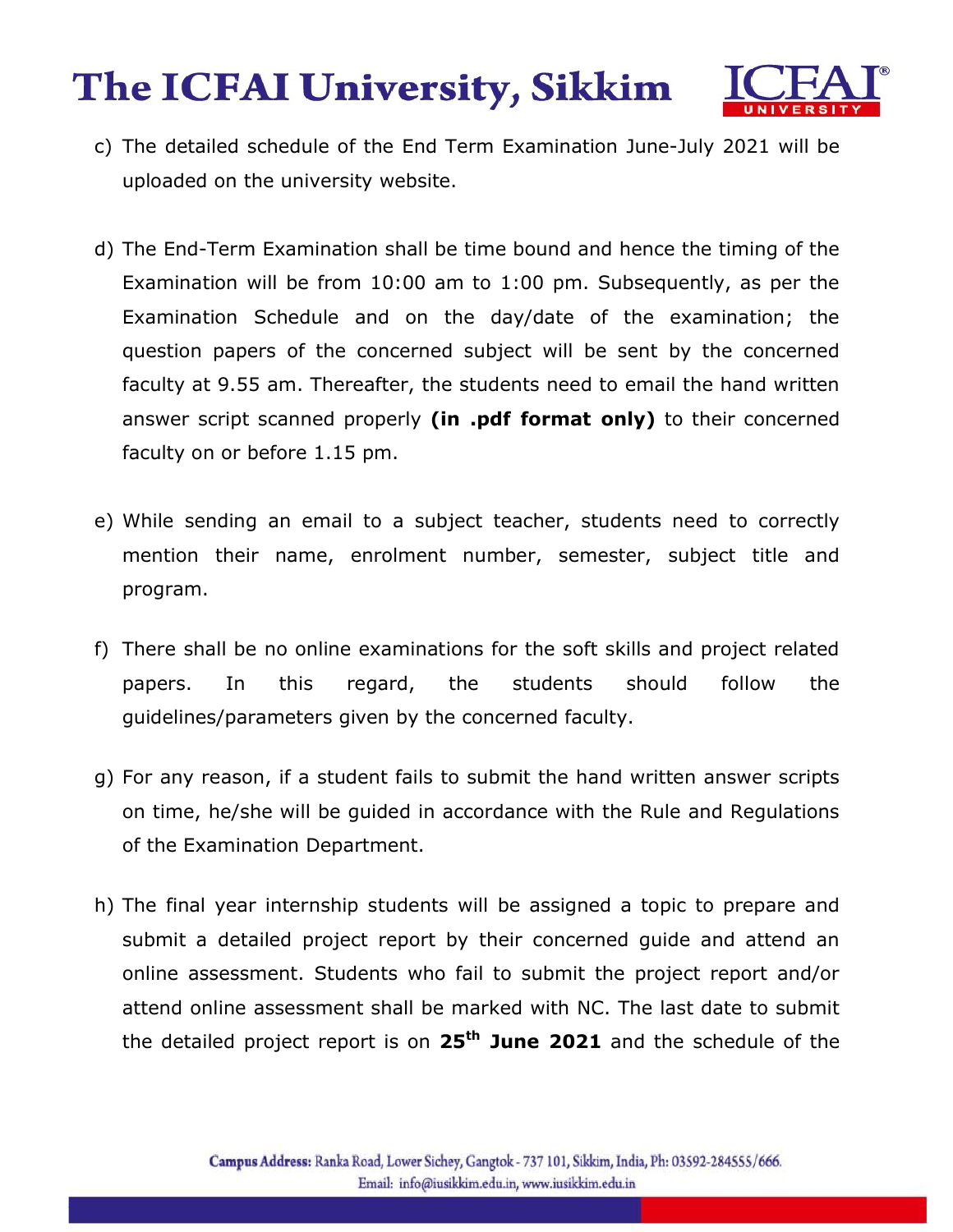

online assessment shall be the same with the End Term Examination June-July 2021.

- i) The non-registered and the students who have shortfall of attendance will not be allowed to appear the End-Term Examination June-July 2021.
- j) The last working day for this semester is on 22<sup>nd</sup> June 2021.
- k) Any query with respect to the End Term Examination June-July 2021 should be emailed to the Examination Department at exams@iusikkim.edu.in

Retire Rotti

Rohit Rathi Dy. Registrar